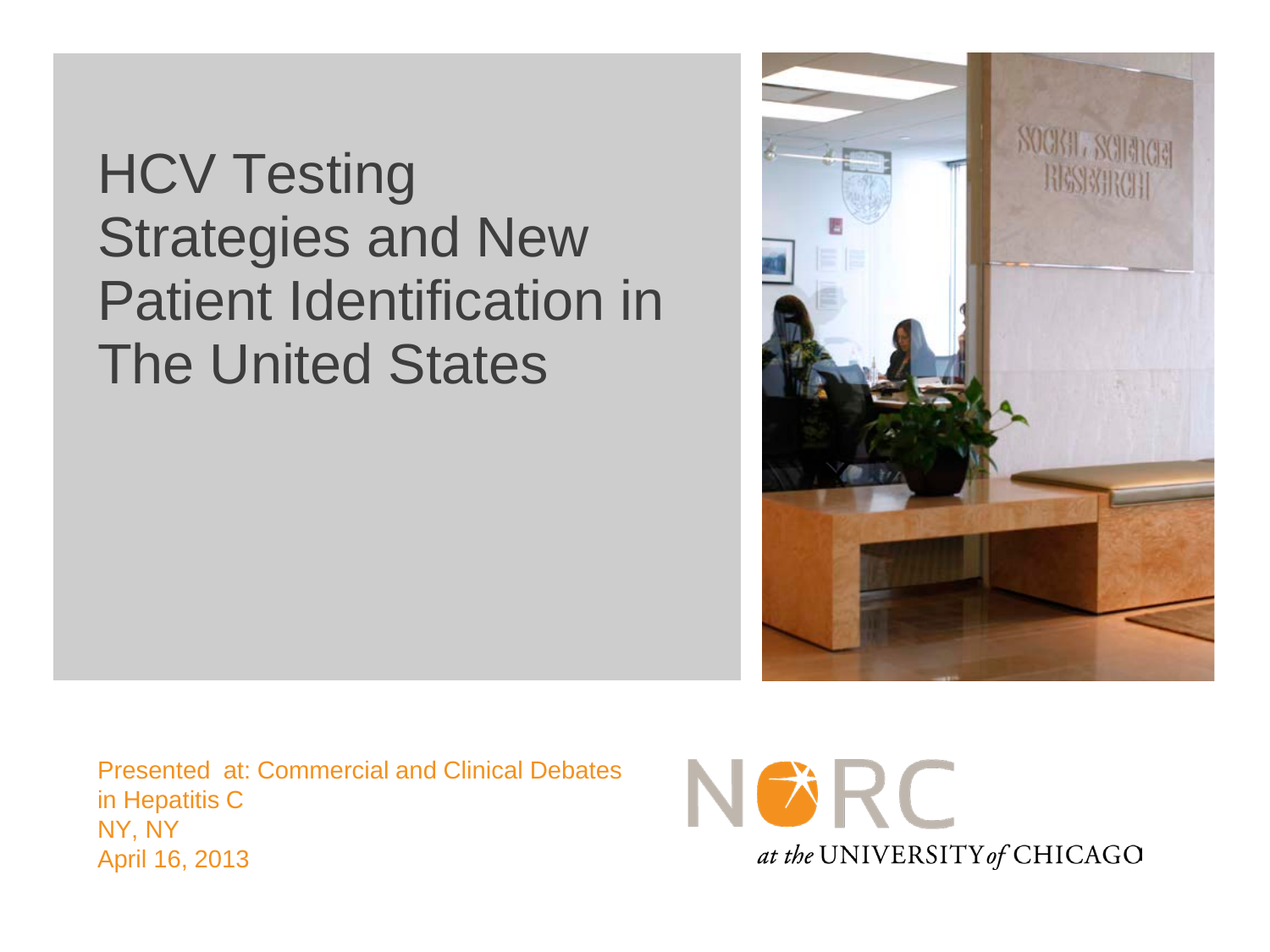# Chronic Condition X

- causes of d
- as high as
- and econor
- usually fails
- quality of lit



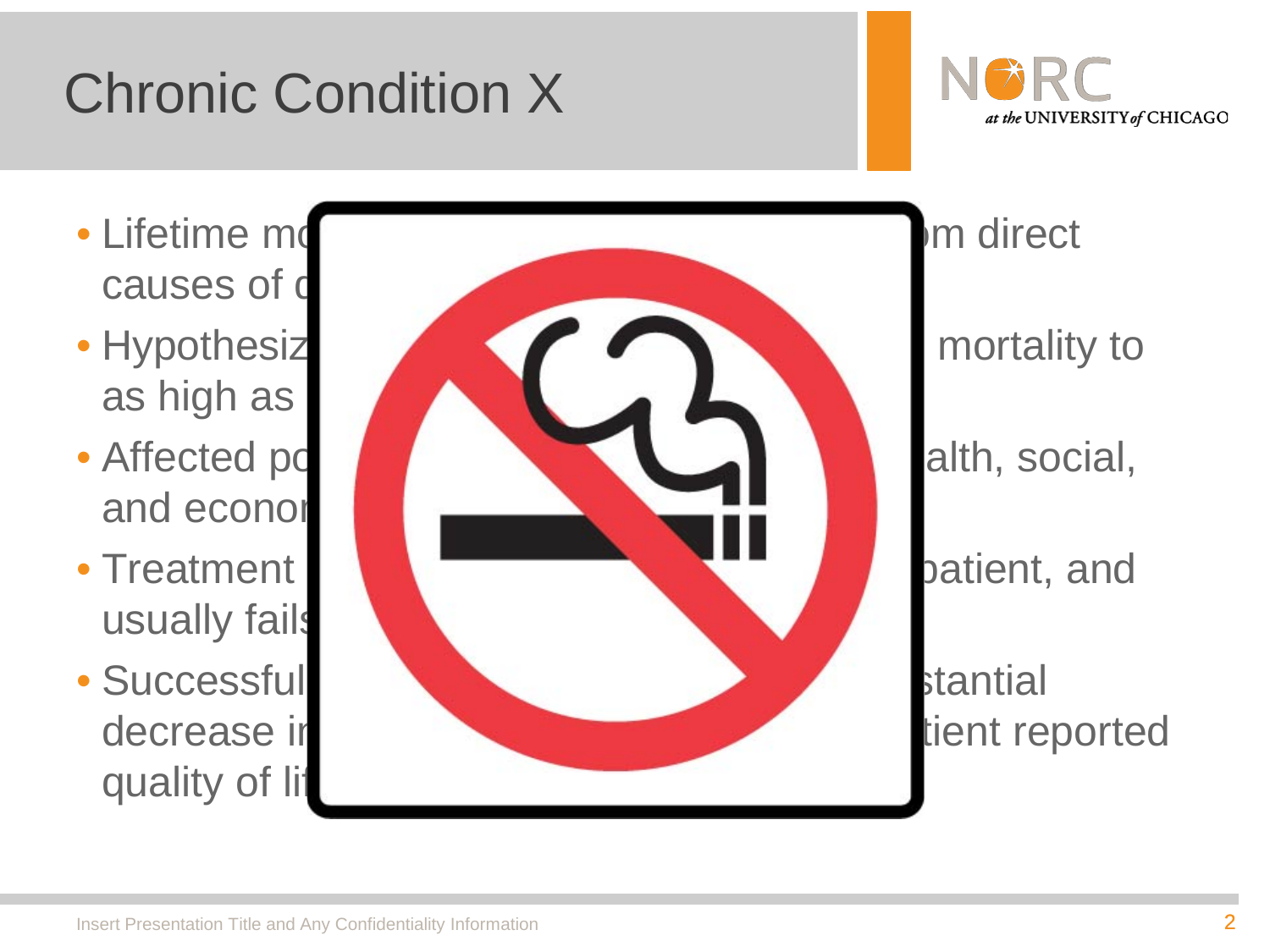1946 1947 1948 1949 1950 1951 1952 1953 1954 1955 1956 1957 1958 1959 1960 1961 1962 1963 1964 1965

# BORN FROM **1945 TO 1965?**

#### **AMERICANS BORN DURING THESE YEARS HAVE** THE HIGHEST RATES OF HEPATITIS C.

Talk to your doctor about getting tested. Early detection can save lives.



Designations of the

www.cdc.gov/knowmorehepatitis

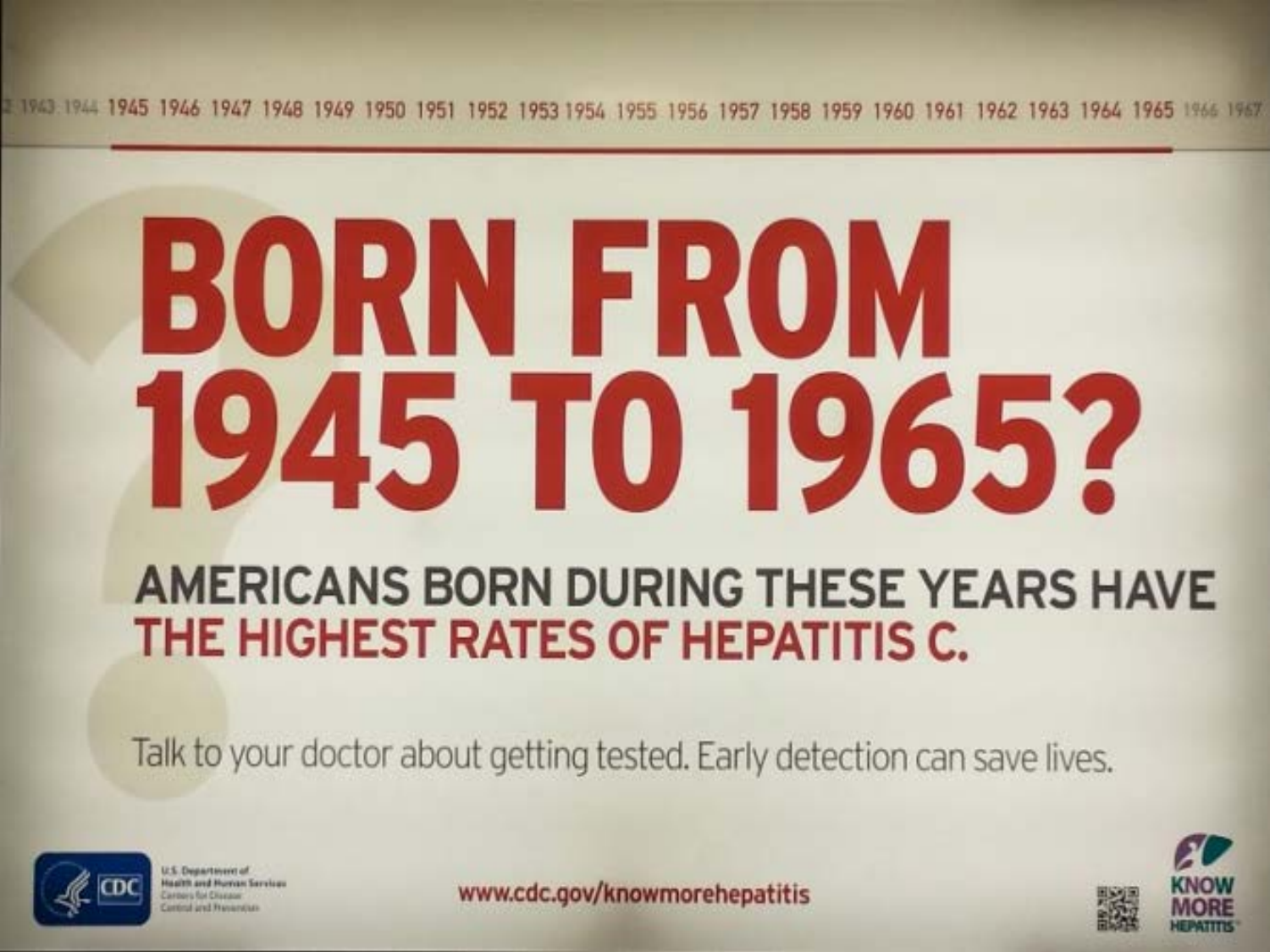# **Questions**



- •Is population based testing cost-effective?
- How sensitive is the cost-effectiveness to important model assumptions?
- What are potential testing implementation strategies?
- What are future opportunities and venues to enhance testing?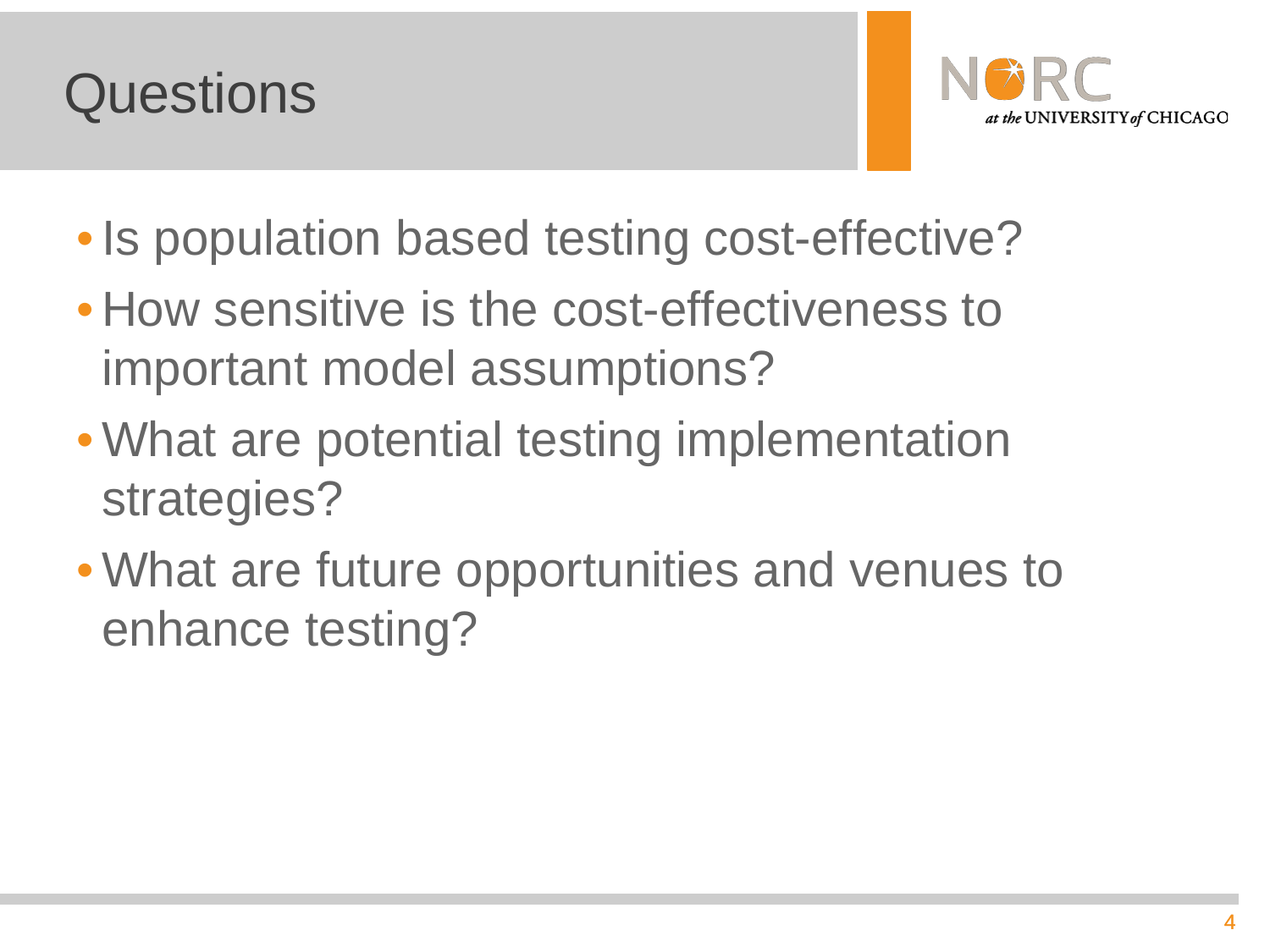### Is Population Testing Cost-Effective?



| <b>Study</b>             | <b>Treatment</b> | <b>QALYs</b> | Costs (\$b) | <b>ICER</b> |
|--------------------------|------------------|--------------|-------------|-------------|
| Rein, et al (2012) PR    |                  | 348,800      | 5.5         | \$15,700    |
| Rein, et al (2012) DAA   |                  | 532,200      | 19.0        | \$35,700    |
| McGarry, et al<br>(2012) | <b>DAA</b>       | 710,845      | 26.7        | \$37,720    |
| Coffin, et al<br>(2012)  | <b>PR</b>        | 213,883      | 0.9         | \$4,438     |
| Coffin, et al<br>(2012)  | <b>DAA</b>       | 570,222      | 19.8        | \$34,794    |
| Liu, et al (2013)        | <b>PR</b>        | 277,782      | 23.7        | \$85,319    |
| Liu, et al (2013)        | <b>DAA</b>       | 562,023      | 37.7        | \$68,980    |
| McEwan, et al<br>(2013)  | <b>DAA</b>       | 466,034      | 13.3        | \$28,602    |
| Eckman, et al<br>(2013)  | <b>DAA</b>       | 856,986      | 40.0        | \$47,276    |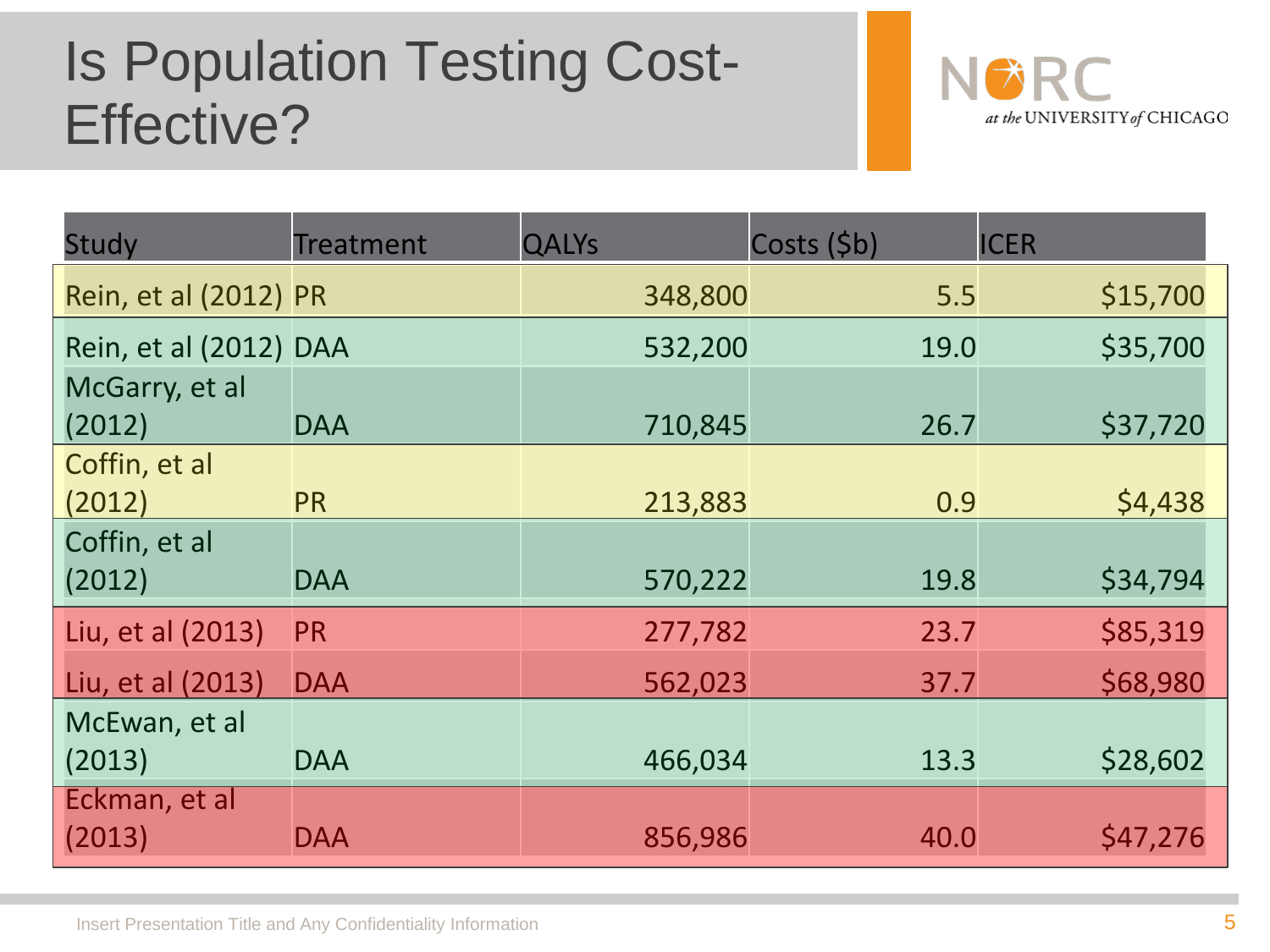#### Is Population Testing Cost-Effective?



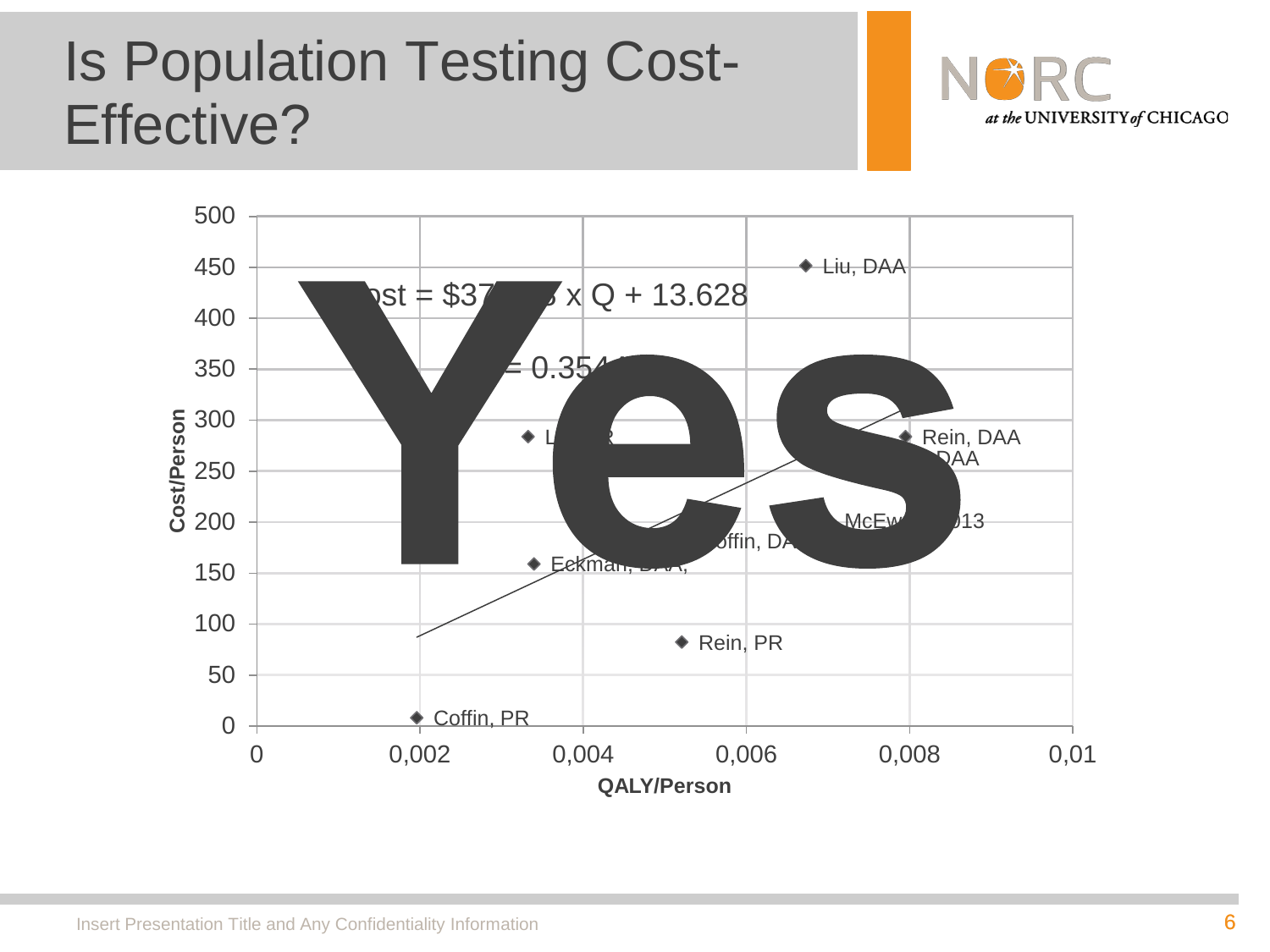Potential Impact - Application



- •Population Size
- •Prevalence
- •Viral Clearance
- •Expected Mortality Rate Without Treatment
- •Proportion Tested
- •Proportion Treated
- •SVR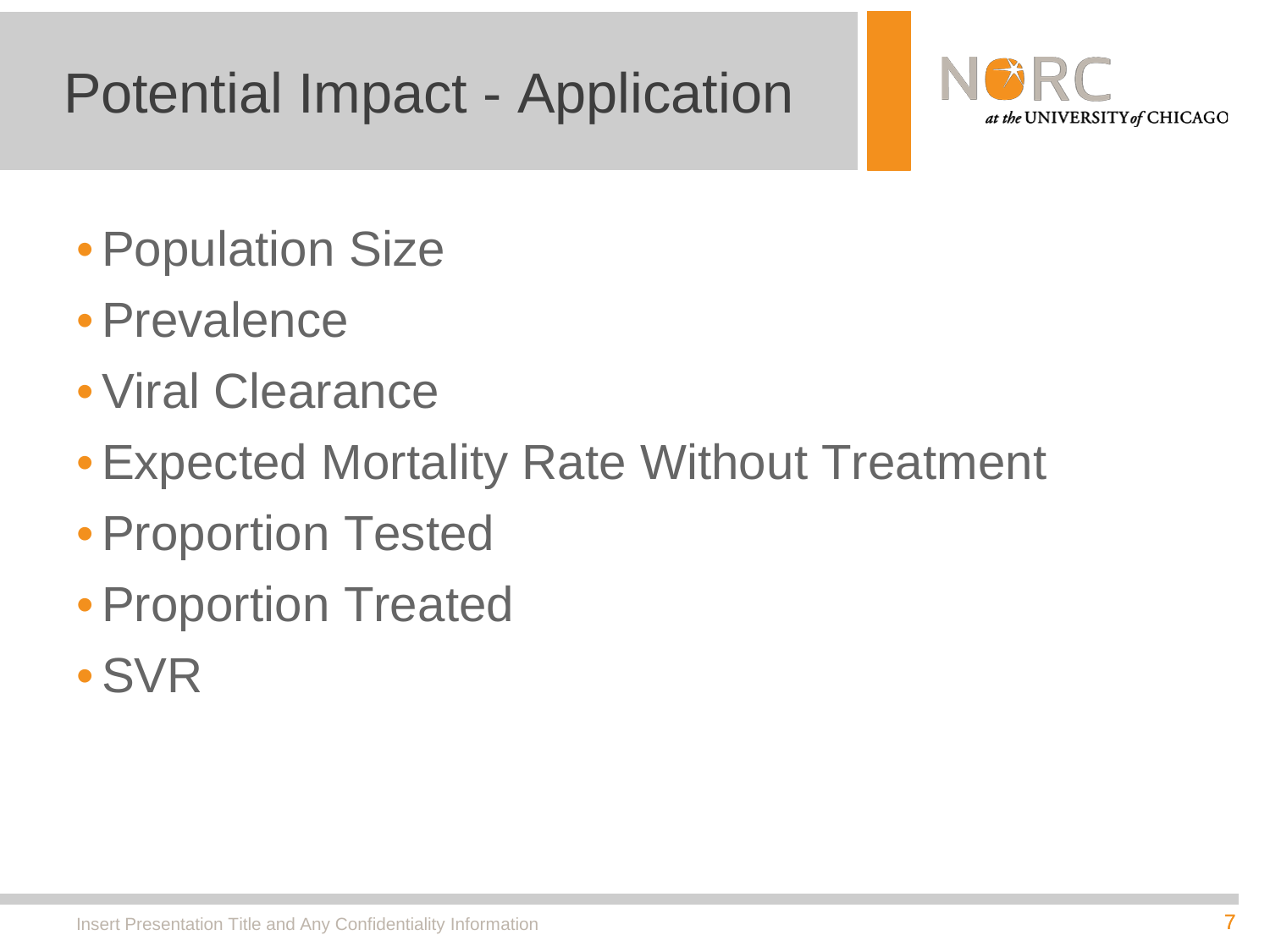# What are potential testing implementation strategies?



- •Electronic Health Record Prompts
	- NYC
	- Boston
- Direct Mail to Patient
	- Michigan
- •Point of Care
	- Alabama, Primary Care
	- Alabama, Emergency Department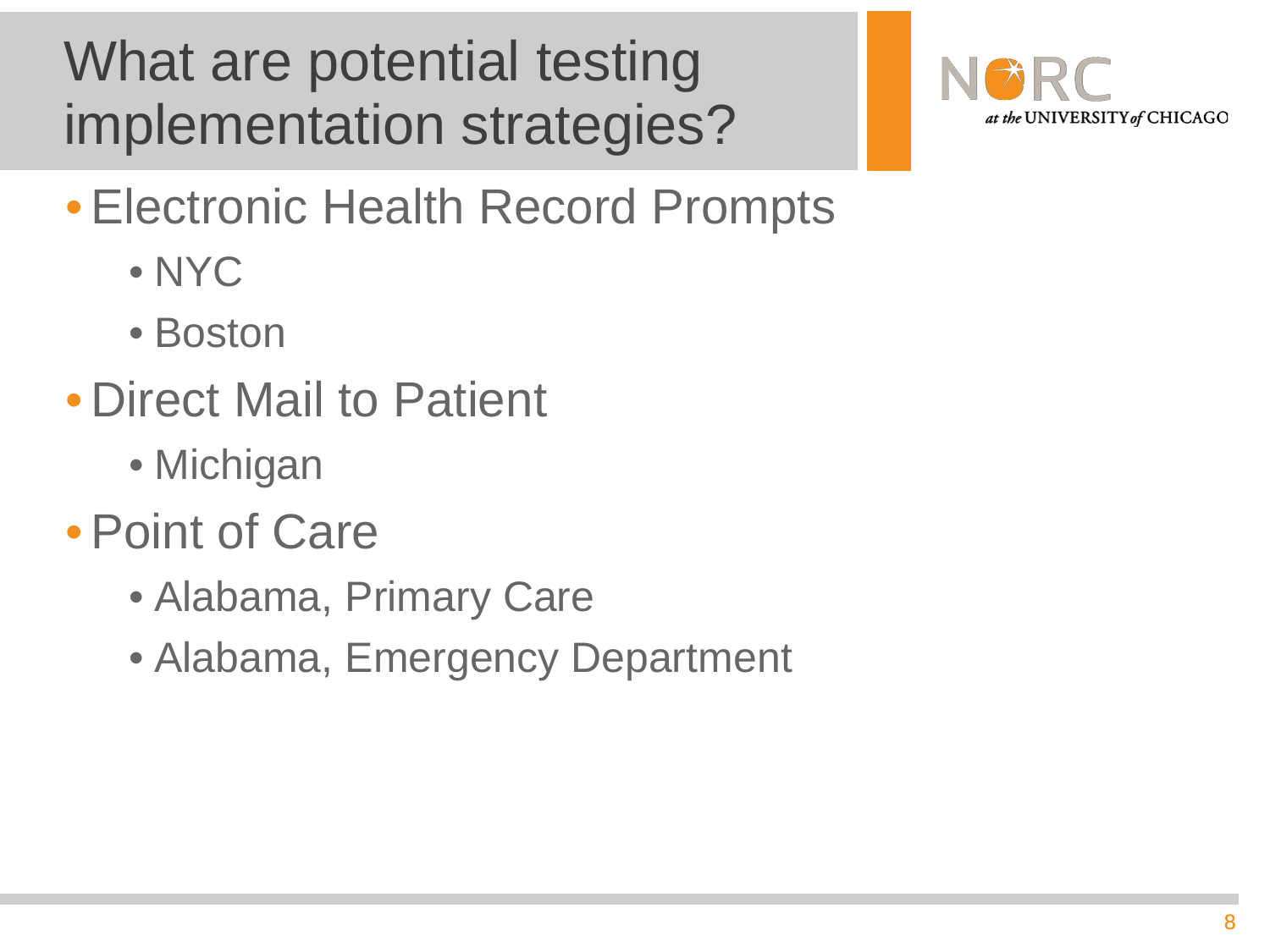# Testing Implementation – **Opportunities**



- Standing Order Protocols (SOP)
	- No examples in HCV
	- Influenza experience
- National Quality Indicators
	- NCQA HEDIS measures in early development
	- Patient centered quality indicators
		- Screening
		- Confirmation and patient evaluation
		- Vaccination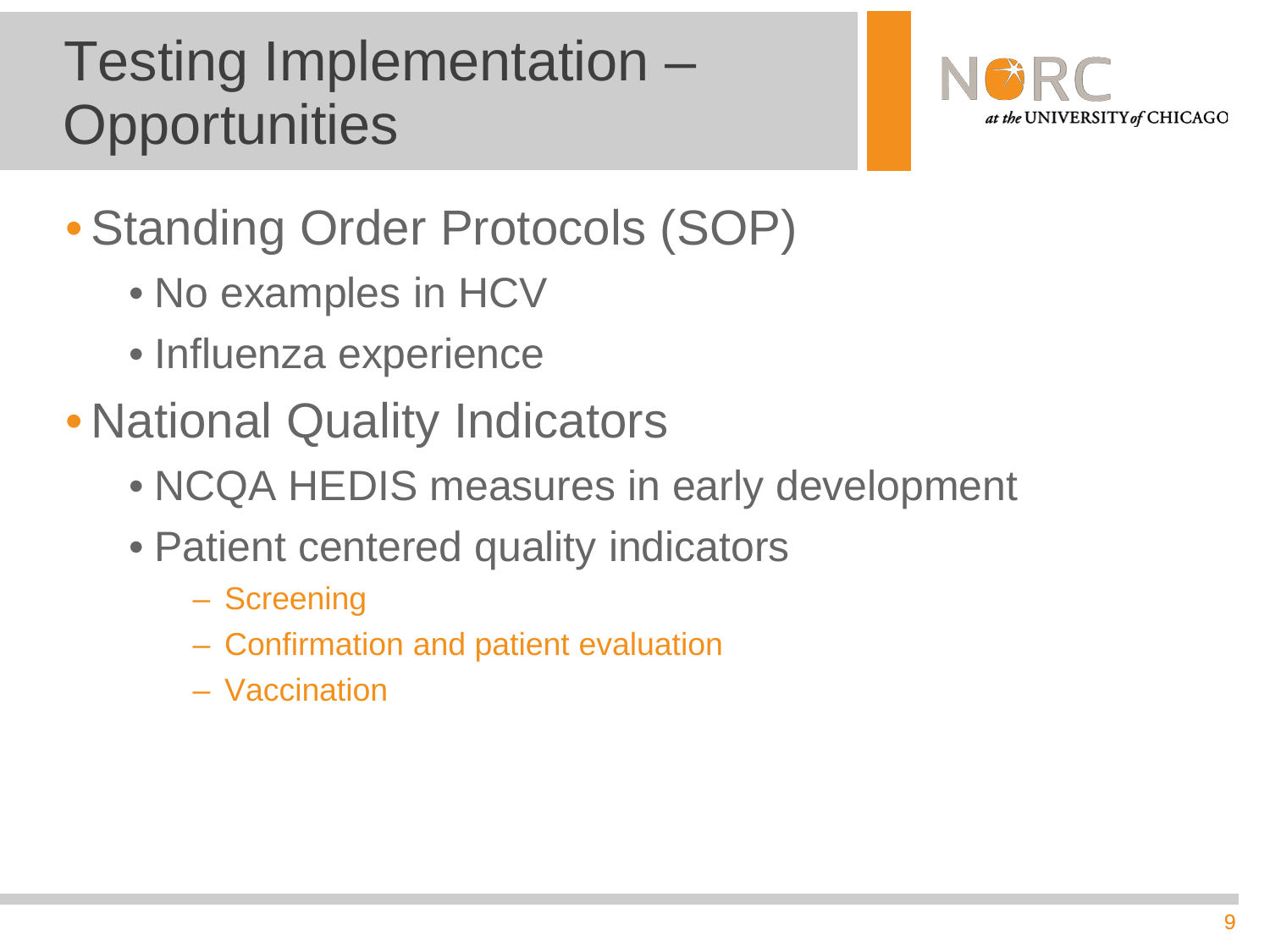# Testing Implementation – **Opportunities**



- •Public Health
	- Federally Qualified Health Centers
	- Public Health Prevention Fund
	- Correctional Settings
- •State Medicaid Programs
	- Medicaid expansion
	- Medicaid plan participation requirements
- State Health Insurance Exchanges
	- Incorporation into minimum benefit package